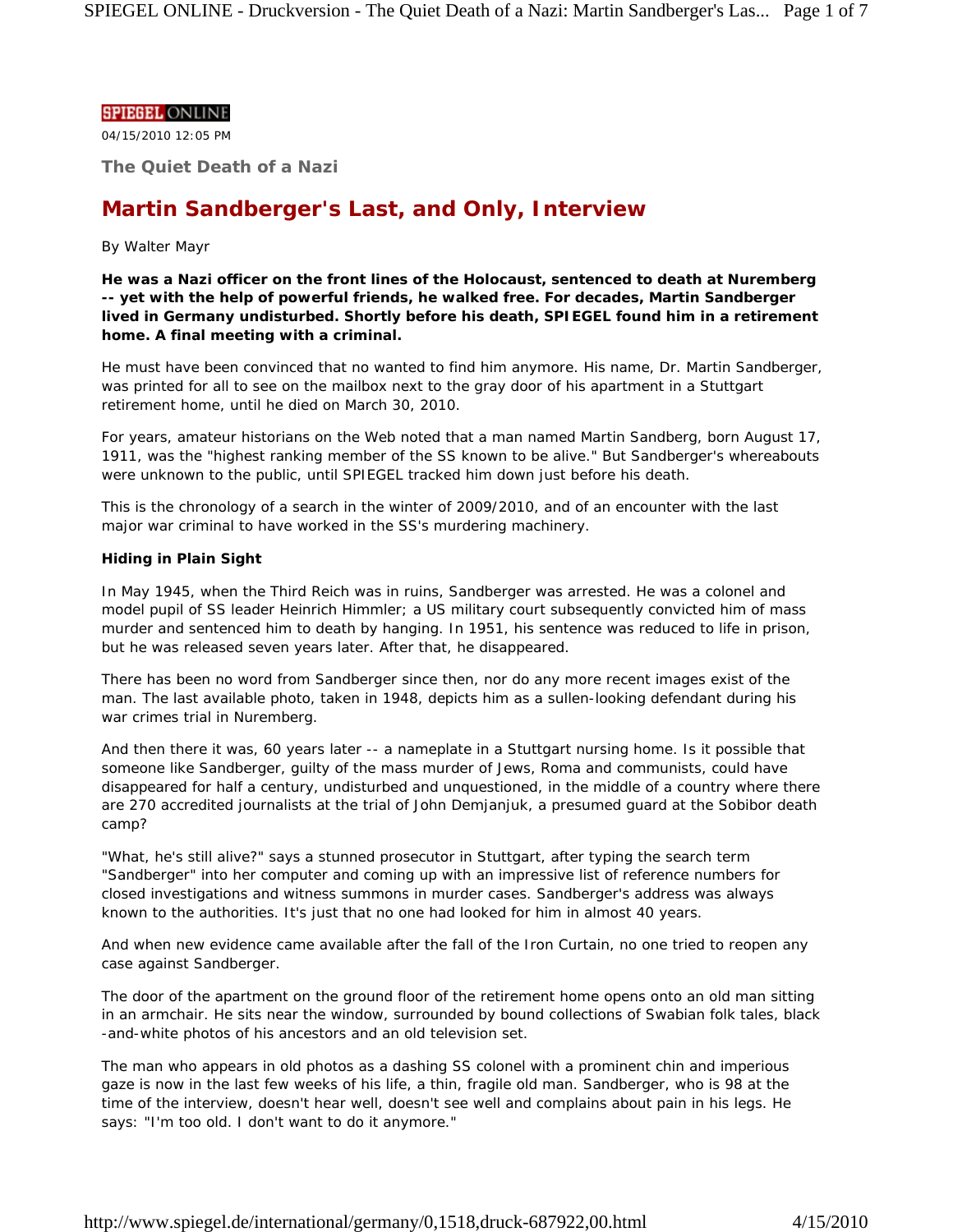It's obvious, however, that his mind is still active. Where was Sandberger during the last half century? Does he still remember the images from the war: the march to the East at the rear of the northern army group, the years he spent between the Baltics and Russia, the assault boat on Lake Peipus, the Jews kneeling in front of freshly dug pits?

Sandberger closes his eyes, threatening to fall asleep at any moment. "He was doing very well just now," says the woman who is keeping him company on this afternoon. A sudden feeling of weakness, presumably. "Just keep on asking questions," she says.

Sandberger opens his eyes again and says, in a squeaky voice and with a strong Swabian accent: "What I remember is completely irrelevant."

## **A Poster Child of the Elite**

Historians say that Sandberger's death represents the closing of the last door into the shadowy realm of the SS state. In his standard history *Die Generation des Unbedingten* (*An Uncompromising Generation*), Michael Wildt describes Sandberger, a brilliant lawyer, as a poster child of the elite, academically trained type of perpetrator who, acting on orders from the Reich Security Head Office, organized systematic mass murder in the east -- as the spearheads of genocide. "They weren't the little wheels in an anonymous machinery of extermination. Instead, they were the ones who designed the concepts and built and operated the machines that made the murder of millions of people possible."

Sandberger was the last living member of the leadership of the special commandos in Himmler's murdering system. He used to appear, whether in Tallinn or Verona, as a demigod in the field-gray uniform of the SS. A total of 5,643 executions were carried out under his command on Estonian soil during the first year alone of the Nazi occupation. At the height of the power bestowed upon him by Hitler, all it took was Sandberger's signature to order the execution, behind the Eastern Front, of what he called "a subject of absolutely no value to the ethnic community."

In the Christian retirement home in Stuttgart, however, Sandberger expects compassion. He pays dearly for acts of charity: A two-and-a-half-room apartment in the home costs him a base rent of €2,519 (\$3,375) a month. Nursing care costs extra. For residents who are still sufficiently lively, the facility offers a sauna, physical therapy, shopping sprees and three-course meals, including delicious food from the "Land of Swabian Pockets."

Sandberger has meals brought to his room. The physical therapist also visits, at about three in the afternoon. Otherwise he reads with a magnifying glass or, once a week, allows himself the luxury of a reader. The woman usually reads him uplifting passages from the Bible.

### **Well-Documented Executions**

Sandberger, who left the church shortly after Hitler came into power, returned to his roots after the war -- to the "hardcore milieu of Württembergian respectability, in the Protestant-Pietist functional elite," says historian Michael Ruck. The genealogy that SS candidate Sandberger once included in his Nazi ethnic file as his "evidence of great Aryan roots" is filled with the names of pastors and public officials. His transformation from the son of a well-heeled, upper-middle-class family to a leading henchman of the Holocaust happened quickly.

Unfortunately Sandberger, in his first and only interview, has "very few memories" of those years. But his memory suddenly improves when he is asked about periods before and after the war. Born in Berlin in 1911, where his father, a plant manager at the chemical firm I.G. Farben, had been transferred? "Correct, Charlottenburg, Suarezstrasse," says Sandberger. The family later moved to Frankfurt and eventually returned to Württemberg in southwestern Germany, where his parents were from. After finishing high school "with honors," Sandberger studied law at the University of Tübingen.

It was in Tübingen, before Hitler's "takeover," that the core of what would later become a terror group in the east developed. Four future commanders of SS special commandos attended the University of Tübingen. Sandberger, a member of the Nazi Party's *Sturmabteilung* (SA) since 1931,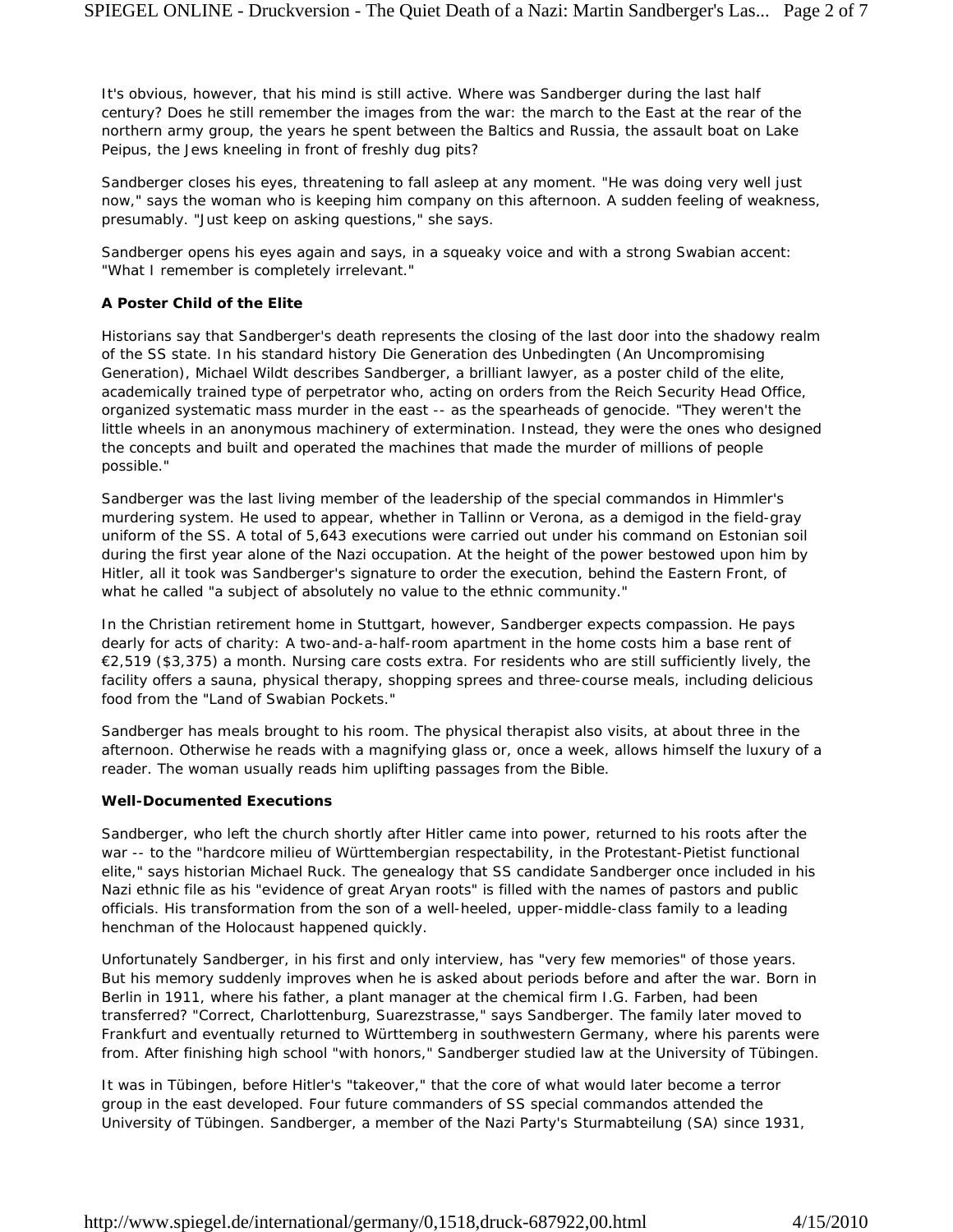was in the front ranks. He hoisted the swastika flag over the roofs of his alma mater on March 8, 1933 and, in the fall, listened to philosopher Martin Heidegger telling students: "The National Socialist revolution is and will become the complete re-education of people."

## **'Capable of Everything'**

Sandberger was ambitious and distinguished himself on all fronts. He earned the highest grade in nine years in the state bar examination, and spent his spare time corresponding with his fellow Nazi Party member and later mass murderer in occupied Poland, Hans Frank, and received the seal of fitness for higher Nazi offices from Gustav Adolf Scheel, the future student leader of the German Reich. Sandberger, Scheel wrote, was "quick and decisive," had a sharp mind and was "capable of everything."

Reinhard Heydrich had a similar opinion of Sandberger. Six weeks after the war began Heydrich, the head of the security police and later mastermind of the extermination of the Jews, appointed Sandberger to head the "immigrant center" in Gdingen, the present-day city of Gdynia, Poland. Ethnic Germans living in the Baltics had to be brought home to the Reich, while Jews and Poles were to be deported to the General Government. Sandberger proved to be effective in his new position. He was later involved in the deportation of Jews in Strasbourg, France and, because he was clearly trustworthy, was informed early on, in the spring of 1941, of the Nazis' plans to launch an offensive against the Soviet Union.

What happened in the following four years under Sandberger's command is documented in the minutes of the Nuremberg Trials, as well as on thousands of pages kept in German, Russian, Estonian and Italian archives. The documents describe nothing less than the execution of communists, the mass shooting of Jews and Roma and the last days at the headquarters of the SS's foreign intelligence service.

The trail of blood that Sandberger left behind during his campaign through Europe has since dried up. The facts are safely locked away in bundles of files and on computer hard drives. What remained forgotten, until his death on March 30 of this year, was the culprit himself.

### **'I Wasn't Heavily Involved'**

Sandberger is mentally alert as he talks about his years in the SS, while other residents of the retirement home make their last rounds of the afternoon with their rolling walkers in the park outside his window. As soon as the issue of racial fanaticism and genocide comes up, he says, unswervingly and without hesitation: "I wasn't heavily involved in all that."

Records from the machine room of the Holocaust prove him wrong. Incident reports and reports of Special Commando 1a of Special Operation Unit A, which was under Sandberger's command, read like this: "All conditions met for active deployment in the final solution of the Jewish problem" (September 1941); all Jewish men in Estonia, except doctors and confidants, "executed under the control of the Special Commando" (October 1941); 243 Roma shot (summer 1942); enough with this nonsense about "objectivity and humanity" toward communists (May 1943).

After the war, Friedrich Anijalg, a guard at the Jägala labor camp, testified that "Dr. Sandberger was present at the shooting site" during a mass execution in the Estonian town of Kalevi-Liiva. There is no evidence to support this claim. It is more likely that Sandberger's version is correct. His version is that whenever his underlings, wielding clubs, drove the Jews to the open trenches that contained the bodies of those who had already been shot, or when "enemies of the people" were executed, he was busy doing something else.

In her groundbreaking study, "The Security Police in Estonia: 1941-1944," historian Ruth Bettina Birn writes that Sandberger was guilty "of the murder of the Estonian Jewish population and the largescale murder campaigns" beginning in the summer of 1941. According to Birn, Sandberger perceived himself as the "ideological motor" of his office. Restless, demanding, and a thorough Nazi, he was able to enthusiastically depict a future SS settlement as far afield as Arkhangelsk, Russia, on the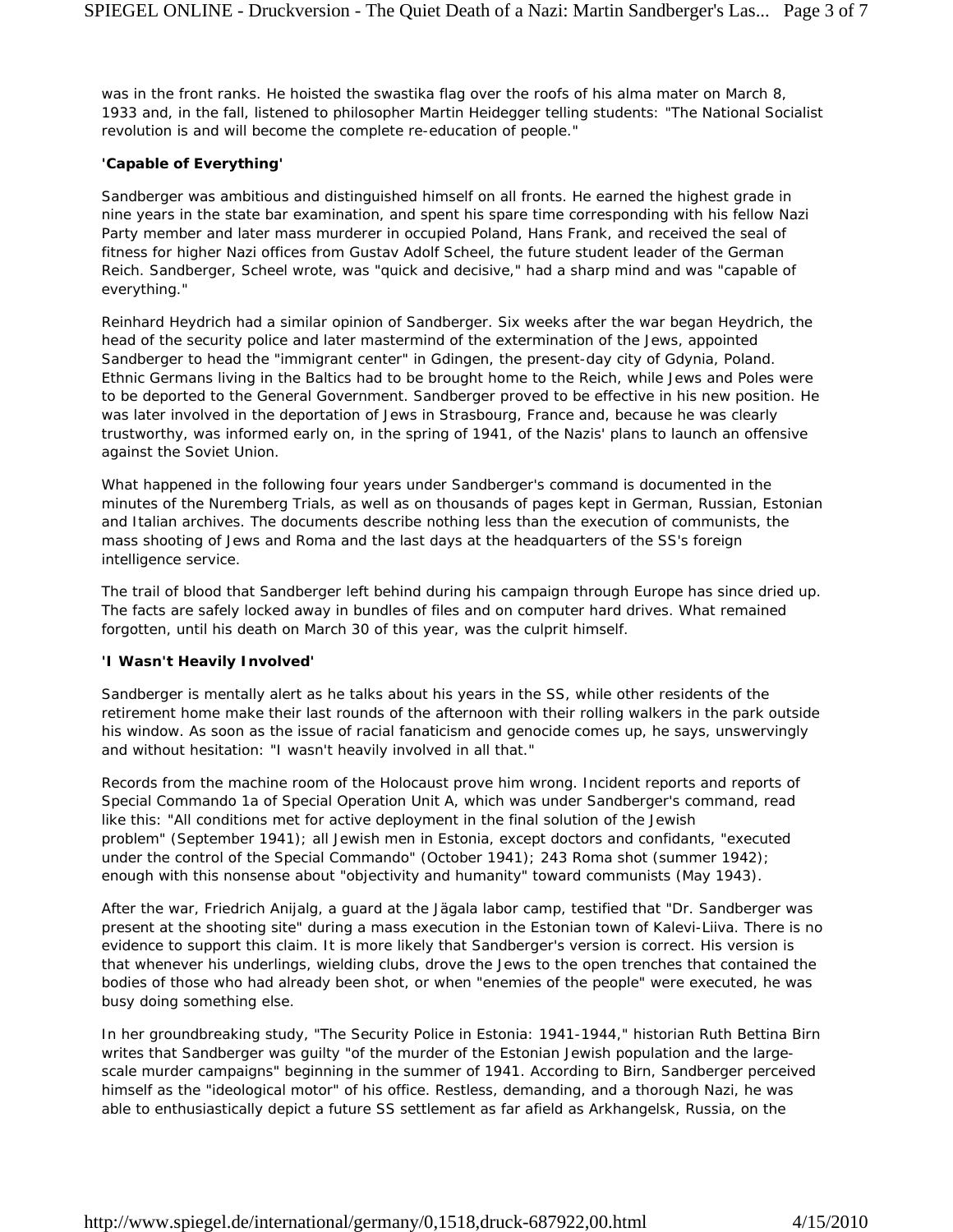White Sea. Meanwhile, back in his humdrum routine at his desk in Estonia, he signed death warrants against anti-social elements, the "racially inferior," and Bolsheviks.

The euphemism used at the time for execution was "special treatment." Sometimes, however, Sandberger was more direct, and wrote "death by hanging" in the margins of records.

Four out of five of those executed in Estonia by the summer of 1942 were communists or people denounced as communists. Before the military court in Nuremberg, the defendant Sandberger would later quantify his share of the blame in a remarkable dialogue. "Were you in Estonia at the time?" -- "Yes, but it was not my responsibility that they (all the executed communists) were shot. I was only responsible for 350." -- "For 350?" -- "That is my estimate."

And what about the 450 murdered Jews from Tallinn, the court wanted to know? "They were shot, is that correct?" -- "Yes." -- A "consequence of the Führer's order?" -- "Yes."

The supposed "Führer's order" was the mantra of all those who, after the war, claimed that they were not guilty of the crimes committed behind the Eastern Front. They argued that Hitler issued orders to the SS commando units to murder all Jews before they began their march to the Soviet Union. The myth of the "Führer's order" as an instruction to carry out the Holocaust became "historically validated," not least because of Sandberger's statements, complains historian Birn. In truth, says contemporary historian Hans Mommsen, the SS extermination campaigns on Soviet soil, including those conducted by Sandberger's special commando unit, were the result of radicalization in the field -- in other words, "advance genocide."

## **Friends in High Places**

If Sandberger was a pioneer of genocide and not a vicarious agent, why did so many people support him after the war? The list of his advocates reads like an excerpt from some almanac of upstanding German citizens: most notably, Theodor Heuss, West Germany's first full-term president; followed by Carlo Schmid, vice-president of the German parliament, the Bundestag; Gebhard Müller, governor of the state of Baden-Württemberg; Martin Haug, state bishop.

In 1955 President Heuss, an acquaintance of Sandberger's father, interceded on behalf of Sandberger and asked US Ambassador James Conant to release him from prison. "Imprisonment may -- and I only say, may -- have brought reformation," said Heuss, "and clemency is the most appealing aspect of the law."

Carlo Schmid, the deputy floor leader of the Social Democratic Party (SPD) in the Bundestag and Sandberger's professor before the war, argued: "He was a diligent, intelligent and gifted jurist who, on the one hand, succumbed to the intellectual nihilism of the day and, on the other hand, frantically clung to the orderly world of middle-class life." Sandberger would have become a decent civil servant, according to Schmid's artistic sleight of hand, "if it hadn't been for the advent of Nazi rule."

"Oh, Carlo Schmid," says Sandberger, shortly before his death, sounding almost nostalgic as he reminisces about the days when he hoisted the swastika flag over the University of Tübingen. "I was his teaching assistant at the time." Efforts to intercede on behalf of the former SS colonel by members of the Free Democratic Party in southwestern Germany demonstrate that the Sandberger family's pre-war connections were still effective after 1945. Even a US senator felt called upon to write to President Harry Truman.

"Just as you were in World War I an officer in a field artillery unit," the lobbying senator argued in a note to Truman, "so Martin Sandberger was an officer in a German army unit, fighting in Russia during World War II. By order of a higher authority, he had many unpleasant things to do, including some executions. Some of his decisions must have cost him as much soul torture as your decision to drop the atomic bomb."

## **Meticulous as a Model Railroad Enthusiast**

But Sandberger never mentioned the agony of his decisions in any of his deployment reports. After being recalled from Estonia, the SS officer arrived in Verona in September 1943, where he had been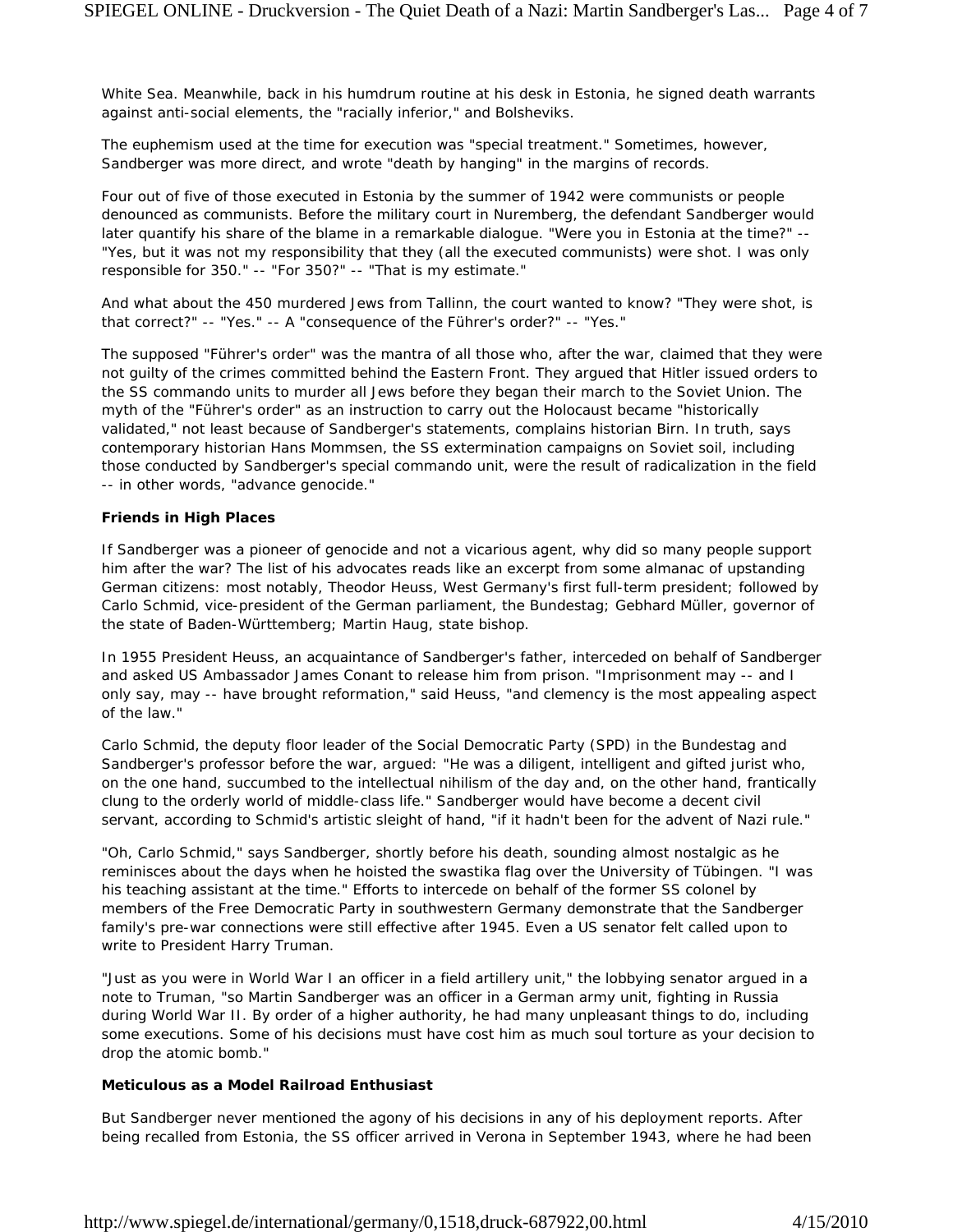assigned to a group charged with building an intelligence service in the occupied zones. Official Italy had just changed sides, Mussolini was in custody, and the Germans were preparing to deport the Jews.

The Allies were advancing on Rome, and time was short. Hitler had already given the order, as SS General Karl Wolff later said, to bring Pope Pius XII to Germany. Lichtenstein Castle near Reutlingen in southwestern Germany was under consideration as a residence for the pontiff.

Sandberger traveled to Rome and sounded out the situation. According to wiretapping reports by British intelligence, on Oct. 1, 1943, at 4:24 p.m., Sandberger reported to his superiors in Berlin that the Vatican feared both communism and a Europe that would be subdued and controlled by "Anglo-Americans." "If, after all necessary arrangements have been made, a relocation to Lichtenstein were proposed to the pope, he could agree," Sandberger reported.

It would not come to that. Sandberger and his fellow SS officers were otherwise occupied. Mussolini had been liberated from a hotel in the Apennines where he was being held, and the "Jewish Action" was getting underway. Sandberger's superior sent the following report to SS leader Himmler: "The deportation of the Roman Jews to Auschwitz began on October 18, at 9 a.m. (train number X70469)."

Meanwhile, Sandberger had devoted himself, as usual, to the minute details of the extermination machine with the meticulousness of a model railroad enthusiast. On Nov. 16, 1943, he informed a colleague from the military administration that it was not his place to become involved in the SS's "Jewish actions currently underway," which had been ordered by Himmler, and that the SS would provide him with any pertinent information at a later date.

Most of the Jews who reached Auschwitz alive, after a four-day journey spent crowded like cattle in freight cars, died in the gas chambers soon afterwards. Meanwhile, Sandberger was recovering from dysentery in his hotel in Verona. In early December he left Italy for Berlin. There he spent the remainder of the war, about one and a half years, as the head of Group VI A in the foreign intelligence service and as a close intermediary to Himmler.

On May 1, the day after Hitler committed suicide, Sandberger, according to British intelligence reports, was seen "with Himmler in Lübeck" -- in other words, with the architect of the Final Solution. But while Himmler killed himself by taking cyanide on May 23, 1945, two weeks after the war ended, his subordinate Sandberger went into hiding in alpine cabins in Austria. On May 25 he turned himself in, "voluntarily, by showing them my identification and service book," to officers of the 42nd Infantry Division of the United States Army in Kitzbühel.

In the ensuing months of interrogations, Sandberger engaged in artful maneuvers, attempting to shift the blame to superiors or dead comrades. But the chief prosecutor and judges at the Nuremberg "Einsatzgruppen Trial," which began in 1947, were unimpressed. According to the verdict, Sandberger had "willingly and enthusiastically" subjected himself to the Nazi system, and he was unequivocally guilty of war crimes, crimes against humanity and membership in a criminal organization.

The court ruled that Sandberger and his co-defendants, of which there were initially 23, were responsible for the murder of more than a million people in Eastern Europe alone. Fourteen death penalties were imposed against them -- more than in the main war crimes trial against Göring, Streicher, Frank and others. Looking back, Benjamin Ferencz, the chief prosecutor in Nuremberg at the time and in his 90th year today, says, "Sandberger was an active and presumably even a zealous member of the band of murderers who killed hundreds of thousands of innocent people." The death penalty against him, says Ferencz, was "well-deserved."

## **A Post-War Legal Advisor**

It has become quiet in the Stuttgart retirement home. Dusk is falling, and Sandberger is mulling things over. Was his death penalty deserved? He says he would rather "not comment" on that, and that he prefers to talk about his life after the war. He wore the red jacket of death-row inmates, like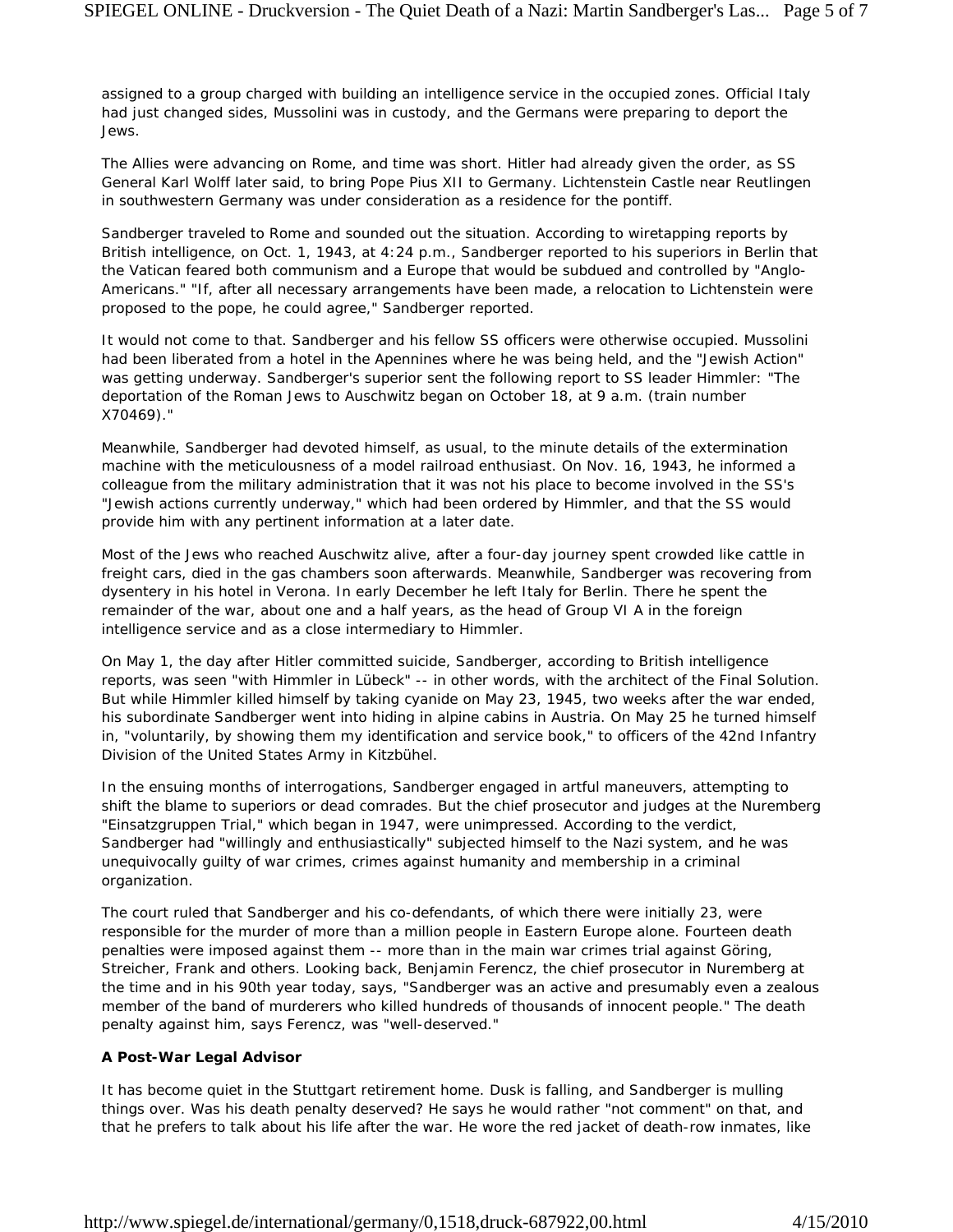all the other prisoners at Landsberg Prison, where Hitler wrote *Mein Kampf*. But he was released in 1951. While five of his fellow prisoners were hung in the prison yard, Sandberger found a soft landing in postwar Germany.

Two brothers helped him after he was released: Eberhard Müller, a theologian and head of the Evangelical Academy, and his brother Bernhard, a member of the state parliament for the conservative Christian Democratic Union (CDU), and later the party's liaison to the neo-Nazi National Democratic Party of Germany (NPD). Most of all, however, Bernhard Müller was the general agent of the Lechler group of companies.

"I prayed that God would send you to me." These were the words with which he was received by the head of the company at the time, says Sandberger. Hired as a legal advisor in 1958, he singlemindedly worked his way up to become the "right hand man and highly respected member" of management, as Walter H. Lechler, the current managing director, says today.

According to Lechler, the SS veteran apparently expanded his "knowledge of tax law considerably" during his imprisonment at Landsberg. However, as Lechler claims, Sandberger provided no details about his experiences during the war, and nothing was known about ongoing cases against him.

Based on the documents available in archives, this is hard to imagine. On the one hand, Sandberger had a few circumstances in his favor. Starting in 1966, Kurt Georg Kiesinger, a Württemberg native and a member of the Nazi Party after 1933, served as Germany's chancellor in Bonn. And Hans Filbinger, a retired Nazi naval judge, was governor of Baden-Württemberg. On the other hand, courts in southwestern Germany were not idle, as Sandberger would realize.

## **'Finally Terminated'**

The tight-lipped legal advisor at Lechler was called to testify in a further "Einsatzgruppen trial" at Ulm in 1958, and, after 1960, before the Central Office for the Investigation of National Socialist Crimes in Ludwigsburg. Finally, the Stuttgart public prosecutor's office initiated investigation proceedings against him in May 1970. The proceedings revolved around the "shooting of Jews, communists and paratroopers in Estonia," the execution of an officer who had fired at a portrait of Hitler while intoxicated, and the murder of "1,400-1,500 Jews in Kalevi-Liiva" in the fall of 1942.

Soon, under the eyes of the prosecution, the health of the previously vigorous SS veteran deteriorated. Sandberger's attorney wrote in a letter to prosecutors that his client's abnormally high blood pressure, his near-blindness and the constant risk of a stroke had to be taken into account. The attorney, Fritz Steinacker, a former bomber pilot, is still considered an éminence grise in relevant right-wing circles. He defended the former concentration camp doctor Josef Mengele and the camp pharmacist at Auschwitz, Victor Capesius. He also represents the interests of Aribert Heim, known as "Dr. Death," a Nazi war criminal who may be still at large, despite recent reports of his death.

The Sandberger case is relatively straightforward by comparison. Under the so-called "Transition Agreement" between the occupying powers and Germany, it was sufficient to demonstrate that the SS colonel had already been summarily sentenced by the Americans in 1948 for the crimes the Stuttgart prosecutors were seeking to prove 23 years later. Steinacker succeeded. An indictment for the murder of Jews from Frankfurt and others transferred from the Theresienstadt concentration camp was also unsuccessful when the Stuttgart public prosecutor's office declared, in a letter dated July 13, 1972, that investigations against the defendant Sandberger had been "finally terminated" by the US military tribunal based on the state of affairs.

The phrase was like a deep sigh.

When, in the 1990s, after the end of the Cold War and the opening of archives in Eastern Europe, the first historians started to focus on Sandberger again, he kept a low profile. He spoke with no one and stayed put. There were reports from the Estonian capital Tallinn that "the biggest Nazi in Estonia" and "ambassador of death" was still alive. In late 2009, French bloggers speculated that Sandberger had been traced to a retirement home in Bavaria.